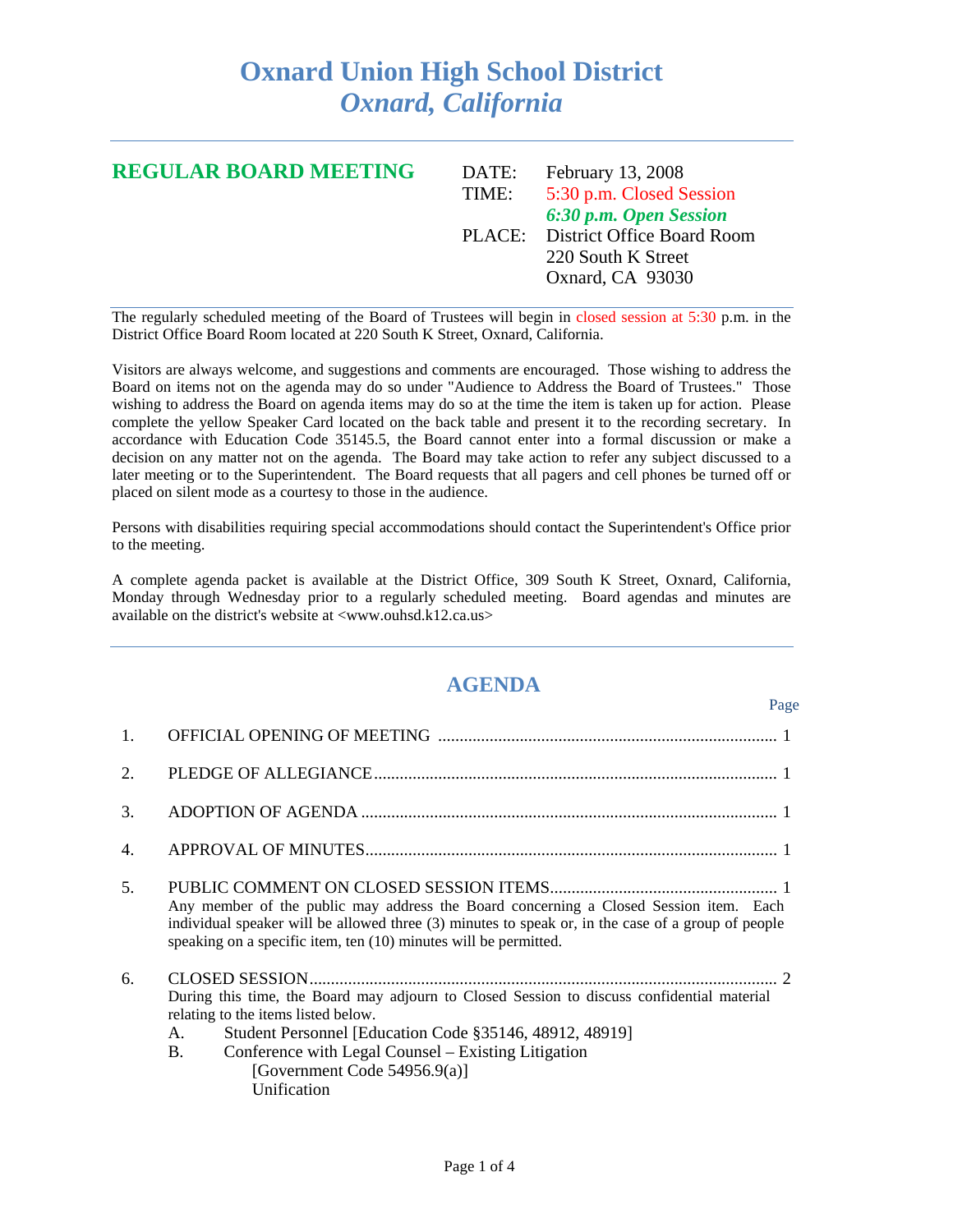|     |                                               | <b>Board Meeting Agenda</b>                                                                                                                                                                                                                                                                                                                                                                                                                                                                                                                                                                                         |      |
|-----|-----------------------------------------------|---------------------------------------------------------------------------------------------------------------------------------------------------------------------------------------------------------------------------------------------------------------------------------------------------------------------------------------------------------------------------------------------------------------------------------------------------------------------------------------------------------------------------------------------------------------------------------------------------------------------|------|
|     | February 13, 2008                             |                                                                                                                                                                                                                                                                                                                                                                                                                                                                                                                                                                                                                     | Page |
| 6.  | C.                                            | Conference with Real Property Negotiators<br>[Government Code 54956.8]<br>Property: V.C. Parcel #188-0-110-325<br>District Negotiator: Randy Winton, Assistant Superintendent-Business Services<br>Negotiation: Owner's non-responsive position regarding property inquiry.                                                                                                                                                                                                                                                                                                                                         |      |
| 7.  |                                               | $(6:30 p.m. - Time Approximate)$                                                                                                                                                                                                                                                                                                                                                                                                                                                                                                                                                                                    |      |
| 8.  |                                               | Those persons wishing to address the Board may do so at this time by completing a yellow Speaker<br>Card, located on the back table, and presenting it to the recording secretary. Please address your<br>comments to the Board President. Individual presentations are limited to three (3) minutes each, or in<br>the case of a group of people speaking on a specific items, ten (10) minutes will be permitted. Please<br>refer to the complete text of Oxnard Union High School District Board Policy 910: Procedures for<br>Communicating with the Board of Trustees, located in the front of the Board book. |      |
| 9.  | A.<br><b>B.</b><br>C.<br>D.<br>Ε.<br>F.<br>G. |                                                                                                                                                                                                                                                                                                                                                                                                                                                                                                                                                                                                                     |      |
| 10. | A.<br><b>B.</b><br>C.                         | Consideration of Approval of Student Expulsion by Voluntary Agreement of the<br>School Principal, the Student, and the Students' Parent/Guardian, as per                                                                                                                                                                                                                                                                                                                                                                                                                                                            |      |
|     | D.<br>Ε.<br>F.                                | Consideration of Approval of Student Expulsion by Recommendation of the<br>Consideration of Waiver of California High School Exit Exam (CAHSEE)                                                                                                                                                                                                                                                                                                                                                                                                                                                                     |      |
|     | G.                                            | Consideration of Approval of ACHS Trip Request for 40 Students and Six<br>Chaperones to Attend Jazz Festival in Reno, Nevada, April 24-27, 2008                                                                                                                                                                                                                                                                                                                                                                                                                                                                     |      |
|     | Η.<br>I.                                      | Consideration of Ratification of Student Teaching Agreement with California                                                                                                                                                                                                                                                                                                                                                                                                                                                                                                                                         |      |
|     | J.                                            | Consideration of Adoption of 2008-2009 Budget Calendar and Allocation                                                                                                                                                                                                                                                                                                                                                                                                                                                                                                                                               |      |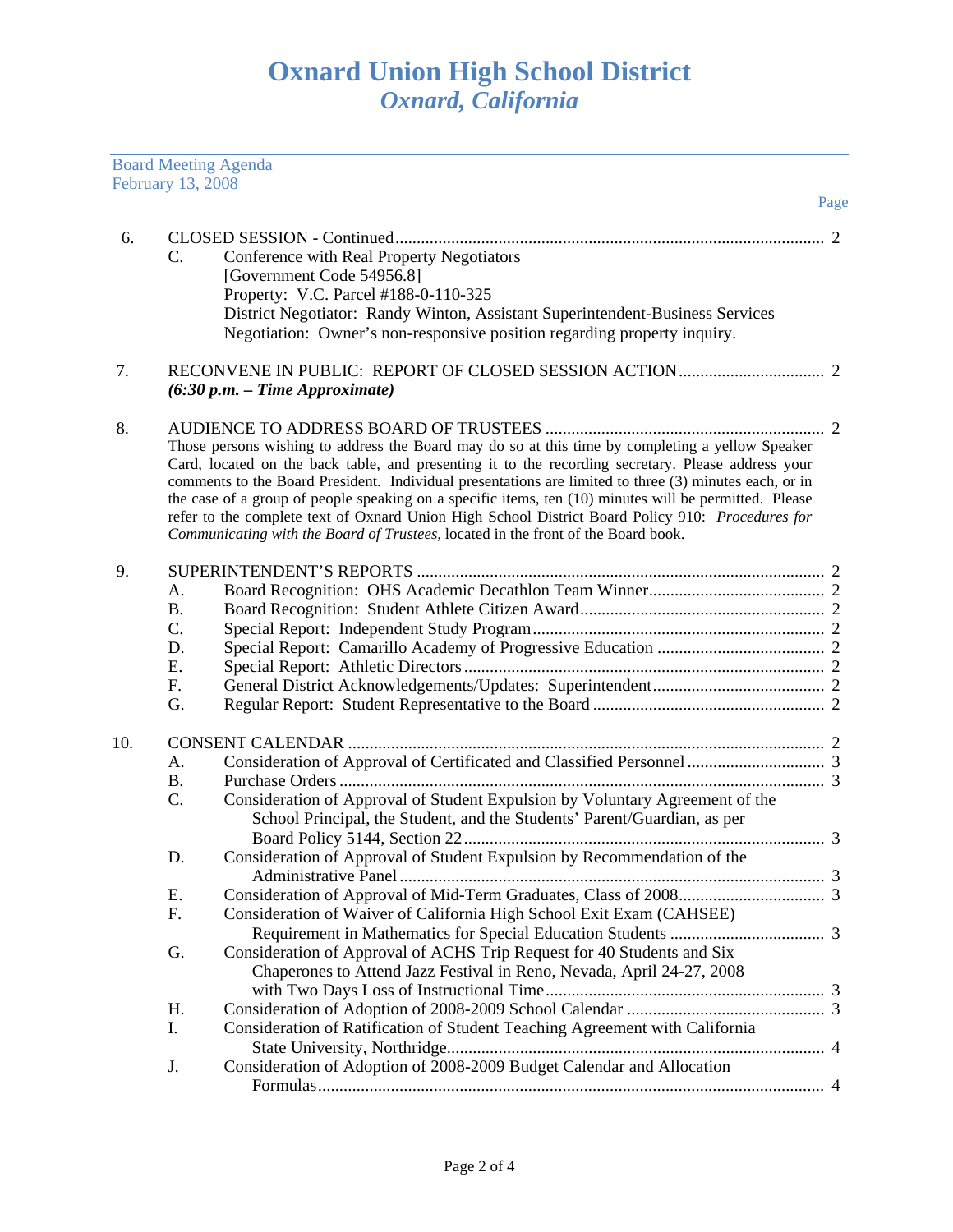## Board Meeting Agenda February 13, 2008

| 10. |    | <b>CONSENT CALENDAR - Continued</b>                                            |  |
|-----|----|--------------------------------------------------------------------------------|--|
|     | Κ. | Consideration of Approval of Renewal Agreement with Inclusive Education        |  |
|     |    |                                                                                |  |
|     | L. | Consideration of Approval of Amendment of Fees for Legal Services              |  |
|     |    | Agreement between Oxnard Union High School District and Bowie,                 |  |
|     |    |                                                                                |  |
|     | M. | Consideration of Approval of an Amendment to the Dale Scott & Company          |  |
|     |    | Agreement to Provide Continuing Disclosure for the Tax-Exempt Bond             |  |
|     |    | Financings of the District in Accordance with Currant Federal Regulations 4    |  |
|     | N. | Consideration of Approval of Amendment to the Medical Billing Technologies,    |  |
|     |    |                                                                                |  |
|     | O. | Consideration of Approval of a 50-50 Match Funding for a New Double-Sided      |  |
|     |    |                                                                                |  |
|     | P. | Consideration of Renewal of Agreement with Vavrinek, Trine, Day & Co., LLP     |  |
|     |    |                                                                                |  |
|     | Q. | Consideration of Approval of the Proposal with Palmer Hamilton, LLC for the    |  |
|     |    | Development and Installation of the Cafeteria Renovations at Adolfo            |  |
|     |    | Camarillo High School, Utilizing an Existing Piggyback Bid, (P 16-04/05)       |  |
|     |    |                                                                                |  |
|     | R. | Consideration of Approval of the Proposal with Palmer Hamilton, LLC for the    |  |
|     |    | Development and Installation of the Cafeteria Renovations at Channel           |  |
|     |    | Islands High School, Utilizing an Existing Piggyback Bid, (P 16-04/05)         |  |
|     |    |                                                                                |  |
|     | S. | Consideration of Approval of Notice of Completion for the Sewer Project at Rio |  |
|     |    |                                                                                |  |
|     | T. | Consideration of Approval of Notice of Completion for the Second Street        |  |
|     | U. |                                                                                |  |
|     |    |                                                                                |  |
|     | V. |                                                                                |  |

## 11. ACTION ITEMS

| A.        | Consideration of Approval of Extension for the Camarillo Academy of           |  |
|-----------|-------------------------------------------------------------------------------|--|
|           |                                                                               |  |
| <b>B.</b> | Consideration of Vote for California School Board Association (CSBA) Delegate |  |
|           |                                                                               |  |
| C.        |                                                                               |  |
|           | Biology Lab - TECA                                                            |  |
|           | <b>AVID Advanced Tutor</b>                                                    |  |
| D.        | Consideration of Adoption of Resolution No. 08-04, Authorizing the Borrowing  |  |
|           | of Funds for Fiscal Year 2008-2009 and the Issuance and Sale of One or        |  |
|           | More Series of 2008-2009 Tax and Revenue Anticipation Notes (TRANs)           |  |
|           | Therefor and Participation in the California School Case Reserve Program      |  |
|           | and Requesting the Board of Supervisors of the County to Issue and Sell Said  |  |
|           |                                                                               |  |
|           |                                                                               |  |